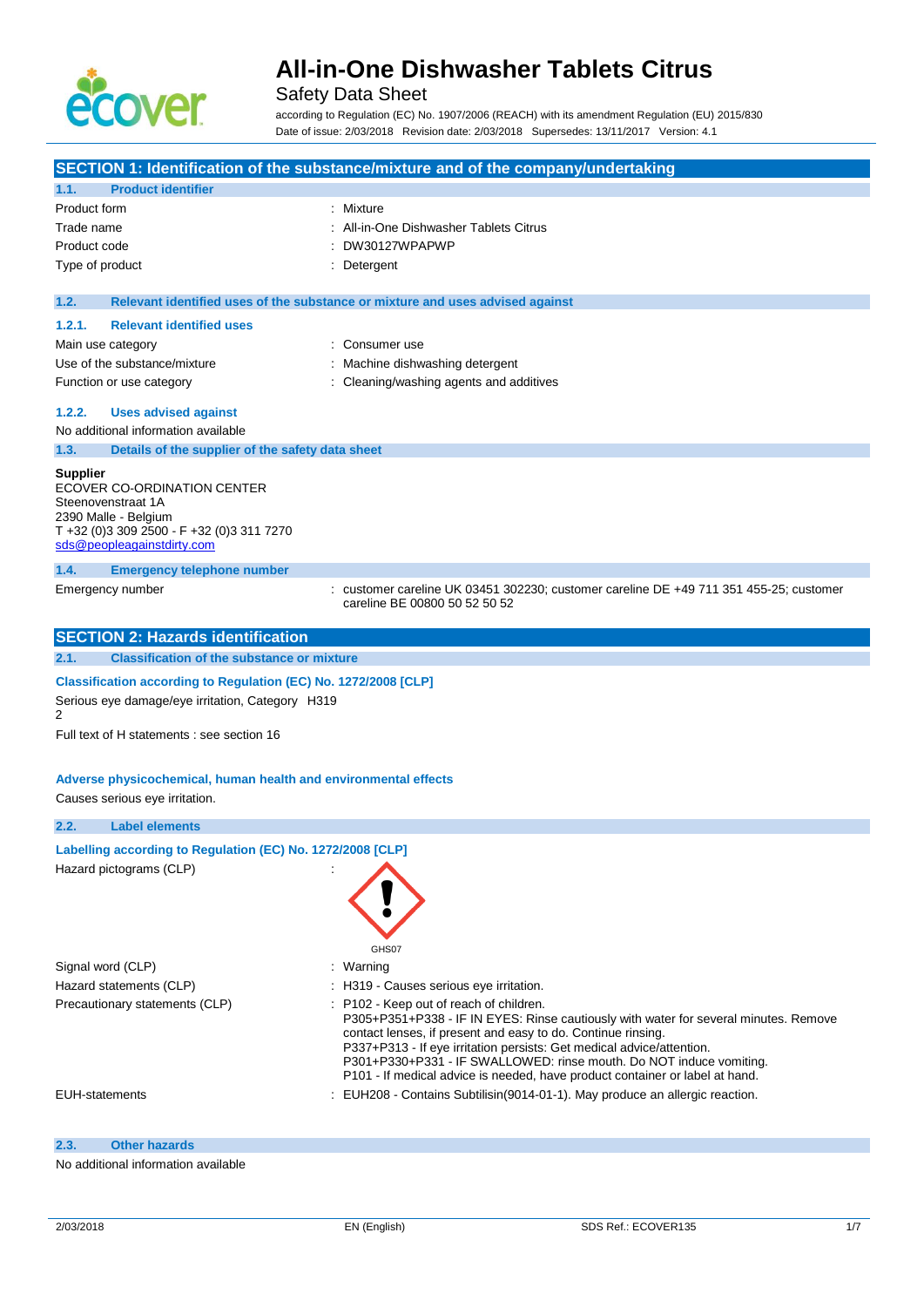Safety Data Sheet

according to Regulation (EC) No. 1907/2006 (REACH) with its amendment Regulation (EU) 2015/830

# **SECTION 3: Composition/information on ingredients**

#### **3.1. Substances** Not applicable

### **3.2. Mixtures**

| <b>Name</b>               | <b>Product identifier</b>                                                                               | $\%$      | <b>Classification according to</b><br><b>Regulation (EC) No.</b><br>1272/2008 [CLP] |
|---------------------------|---------------------------------------------------------------------------------------------------------|-----------|-------------------------------------------------------------------------------------|
| Sodium carbonate          | (CAS-No.) 497-19-8<br>(EC-No.) 207-838-8<br>(EC Index-No.) 011-005-00-2<br>(REACH-no) 01-2119485498-19  | $15 - 30$ | Eye Irrit. 2, H319                                                                  |
| Sodium percarbonate       | (CAS-No.) 15630-89-4<br>(EC-No.) 239-707-6<br>(REACH-no) 01-2119457268-30                               | $5 - 15$  | Ox. Sol. 2, H272<br>Acute Tox. 4 (Oral), H302<br>Eye Dam. 1, H318                   |
| Fatty alcohol alkoxylate  | (CAS-No.) 501019-88-1                                                                                   | $1 - 5$   | Eye Irrit. 2, H319<br>Aquatic Chronic 3, H412                                       |
| Silicic acid, sodium salt | (CAS-No.) 1344-09-8<br>(EC-No.) 215-687-4                                                               | $1 - 3$   | Skin Corr. 1B, H314<br>Eye Dam. 1, H318<br>STOT SE 3, H335<br>Met. Corr. 1, H290    |
| Subtilisin                | (CAS-No.) 9014-01-1<br>(EC-No.) 232-752-2<br>(EC Index-No.) 647-012-00-8<br>(REACH-no) 01-2119480434-38 | $0,1 - 1$ | STOT SE 3, H335<br>Skin Irrit. 2, H315<br>Eye Dam. 1, H318<br>Resp. Sens. 1, H334   |

#### Full text of H-statements: see section 16

|           | <b>SECTION 4: First aid measures</b>                                                                                 |                                                                                                                                                                                        |                                                                                                |
|-----------|----------------------------------------------------------------------------------------------------------------------|----------------------------------------------------------------------------------------------------------------------------------------------------------------------------------------|------------------------------------------------------------------------------------------------|
| 4.1.      | <b>Description of first aid measures</b>                                                                             |                                                                                                                                                                                        |                                                                                                |
|           | First-aid measures after inhalation<br>First-aid measures after skin contact<br>First-aid measures after eye contact | : Remove person to fresh air and keep comfortable for breathing.<br>Wash skin with plenty of water.<br>do. Continue rinsing. If eye irritation persists: Get medical advice/attention. | Rinse cautiously with water for several minutes. Remove contact lenses, if present and easy to |
|           | First-aid measures after ingestion                                                                                   | : Call a poison center or a doctor if you feel unwell.                                                                                                                                 |                                                                                                |
| 4.2.      | Most important symptoms and effects, both acute and delayed                                                          |                                                                                                                                                                                        |                                                                                                |
|           | Symptoms/effects after eye contact                                                                                   | : Eye irritation.                                                                                                                                                                      |                                                                                                |
| 4.3.      |                                                                                                                      | Indication of any immediate medical attention and special treatment needed                                                                                                             |                                                                                                |
|           | Treat symptomatically.                                                                                               |                                                                                                                                                                                        |                                                                                                |
|           |                                                                                                                      |                                                                                                                                                                                        |                                                                                                |
| 5.1.      | <b>SECTION 5: Firefighting measures</b><br><b>Extinguishing media</b>                                                |                                                                                                                                                                                        |                                                                                                |
|           | Suitable extinguishing media                                                                                         | : carbon dioxide (CO2), powder, alcohol-resistant foam, water spray. Dry powder. Foam.                                                                                                 |                                                                                                |
|           |                                                                                                                      |                                                                                                                                                                                        |                                                                                                |
| 5.2.      | Special hazards arising from the substance or mixture                                                                |                                                                                                                                                                                        |                                                                                                |
| fire      | Hazardous decomposition products in case of                                                                          | : None known.                                                                                                                                                                          |                                                                                                |
| 5.3.      | <b>Advice for firefighters</b>                                                                                       |                                                                                                                                                                                        |                                                                                                |
|           | Protection during firefighting                                                                                       | apparatus. Complete protective clothing.                                                                                                                                               | Do not attempt to take action without suitable protective equipment. Self-contained breathing  |
|           | <b>SECTION 6: Accidental release measures</b>                                                                        |                                                                                                                                                                                        |                                                                                                |
| 6.1.      | Personal precautions, protective equipment and emergency procedures                                                  |                                                                                                                                                                                        |                                                                                                |
| 6.1.1.    | For non-emergency personnel                                                                                          |                                                                                                                                                                                        |                                                                                                |
|           | <b>Emergency procedures</b>                                                                                          | : Ventilate spillage area. Avoid contact with skin and eyes.                                                                                                                           |                                                                                                |
| 6.1.2.    | For emergency responders                                                                                             |                                                                                                                                                                                        |                                                                                                |
|           | Protective equipment                                                                                                 | refer to section 8: "Exposure controls/personal protection".                                                                                                                           | Do not attempt to take action without suitable protective equipment. For further information   |
| 6.2.      | <b>Environmental precautions</b>                                                                                     |                                                                                                                                                                                        |                                                                                                |
|           | Avoid release to the environment.                                                                                    |                                                                                                                                                                                        |                                                                                                |
| 6.3.      | Methods and material for containment and cleaning up                                                                 |                                                                                                                                                                                        |                                                                                                |
|           | Methods for cleaning up                                                                                              | : Mechanically recover the product.                                                                                                                                                    |                                                                                                |
| 2/03/2018 |                                                                                                                      | EN (English)                                                                                                                                                                           | SDS Ref.: ECOVER135<br>2/7                                                                     |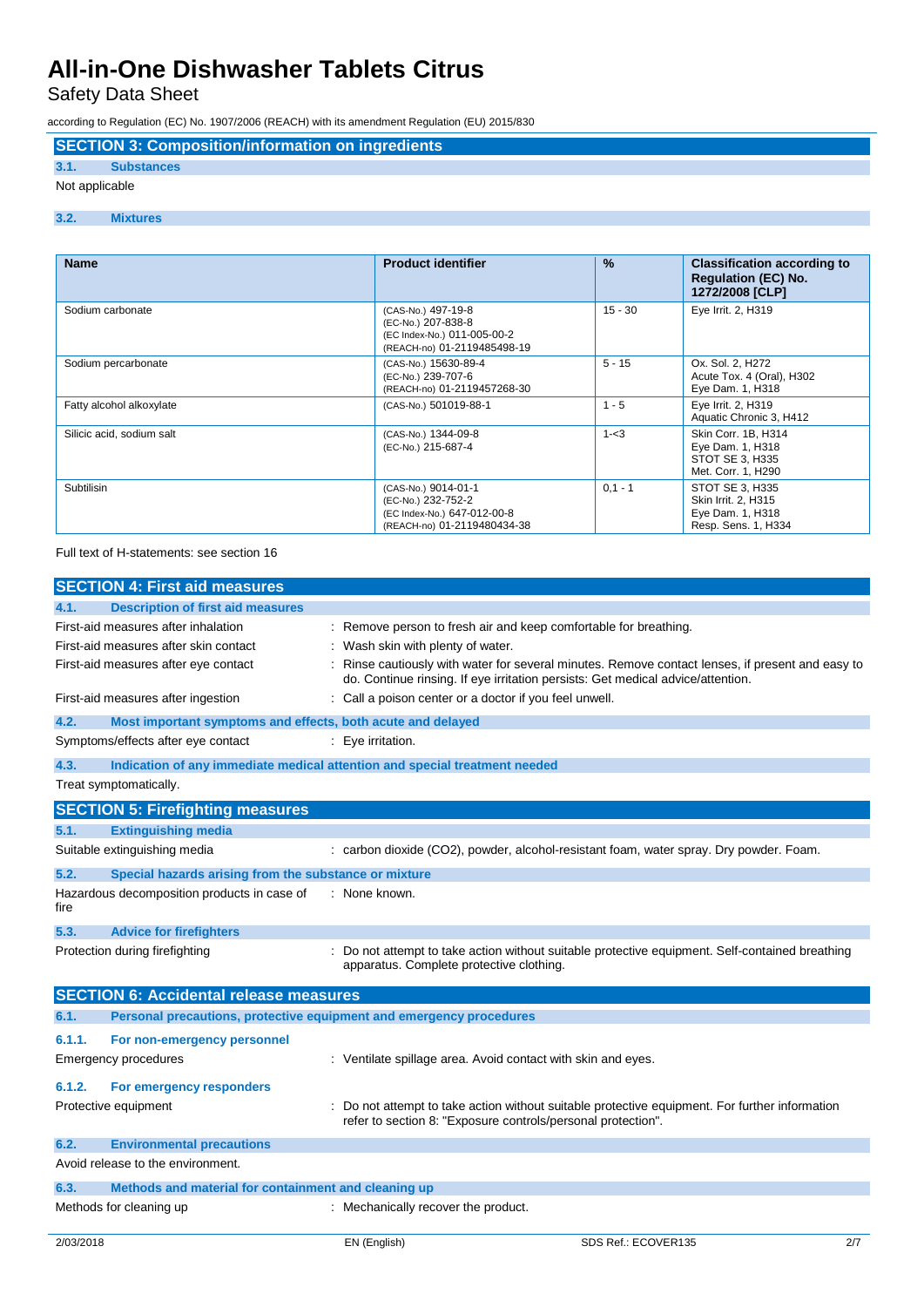Safety Data Sheet

according to Regulation (EC) No. 1907/2006 (REACH) with its amendment Regulation (EU) 2015/830

| Other information |                                                              | Dispose of materials or solid residues at an authorized site.                                                         |
|-------------------|--------------------------------------------------------------|-----------------------------------------------------------------------------------------------------------------------|
| 6.4.              | <b>Reference to other sections</b>                           |                                                                                                                       |
|                   | For further information refer to section 13.                 |                                                                                                                       |
|                   | <b>SECTION 7: Handling and storage</b>                       |                                                                                                                       |
| 7.1.              | <b>Precautions for safe handling</b>                         |                                                                                                                       |
|                   | Precautions for safe handling                                | Ensure good ventilation of the work station. Avoid contact with skin and eyes. Wear personal<br>protective equipment. |
|                   | Hygiene measures                                             | Do not eat, drink or smoke when using this product. Always wash hands after handling the<br>product.                  |
| 7.2.              | Conditions for safe storage, including any incompatibilities |                                                                                                                       |
|                   | Storage conditions                                           | : Store in a well-ventilated place. Keep cool.                                                                        |
| 7.3.              | <b>Specific end use(s)</b>                                   |                                                                                                                       |

No additional information available

| <b>SECTION 8: Exposure controls/personal protection</b> |                              |                  |  |  |
|---------------------------------------------------------|------------------------------|------------------|--|--|
| 8.1.<br><b>Control parameters</b>                       |                              |                  |  |  |
| 1,2,3-Propanetriol(glycerin) (56-81-5)                  |                              |                  |  |  |
| United Kingdom                                          | Local name                   | Glvcerol         |  |  |
| United Kingdom                                          | WEL TWA (mg/m <sup>3</sup> ) | 10 mg/m $3$ mist |  |  |

#### **8.2. Exposure controls**

#### **Personal protective equipment:**

Avoid all unnecessary exposure. Avoid all contact with skin, eyes, or clothing. Accidental release of the contents: Gloves, Safety glasses.

#### **Hand protection:**

| Type | Material                                                                            | Permeation             | Thickness (mm) | Penetration | <b>Standard</b> |
|------|-------------------------------------------------------------------------------------|------------------------|----------------|-------------|-----------------|
|      | Nitrile rubber (NBR),<br>Natural rubber,<br>Neoprene rubber<br>(HNBR), Butyl rubber | $6$ ( $>$ 480 minutes) | $0.5$ mm       |             | EN 374          |

#### **Eye protection:**

Wear eye/face protection. Chemical goggles or safety glasses. EN 166

#### **Skin and body protection:**

No special clothing/skin protection equipment is recommended under normal conditions of use

#### **Respiratory protection:**

No special respiratory protection equipment is recommended under normal conditions of use with adequate ventilation

#### **Environmental exposure controls:**

Avoid release to the environment.

#### **Other information:**

Do not eat, drink or smoke when using this product.

| <b>SECTION 9: Physical and chemical properties</b>            |                     |
|---------------------------------------------------------------|---------------------|
| Information on basic physical and chemical properties<br>9.1. |                     |
| Physical state                                                | : Solid             |
| Appearance                                                    | $:$ tablet.         |
| Colour                                                        | : white.            |
| Odour                                                         | $:$ lemon.          |
| Odour threshold                                               | : No data available |
| рH                                                            | : No data available |
| pH solution                                                   | $: 10.2 - 11.2$     |
| Relative evaporation rate (butylacetate=1)                    | : No data available |
| Melting point                                                 | : No data available |
| Freezing point                                                | : Not applicable    |
| Boiling point                                                 | : No data available |
|                                                               |                     |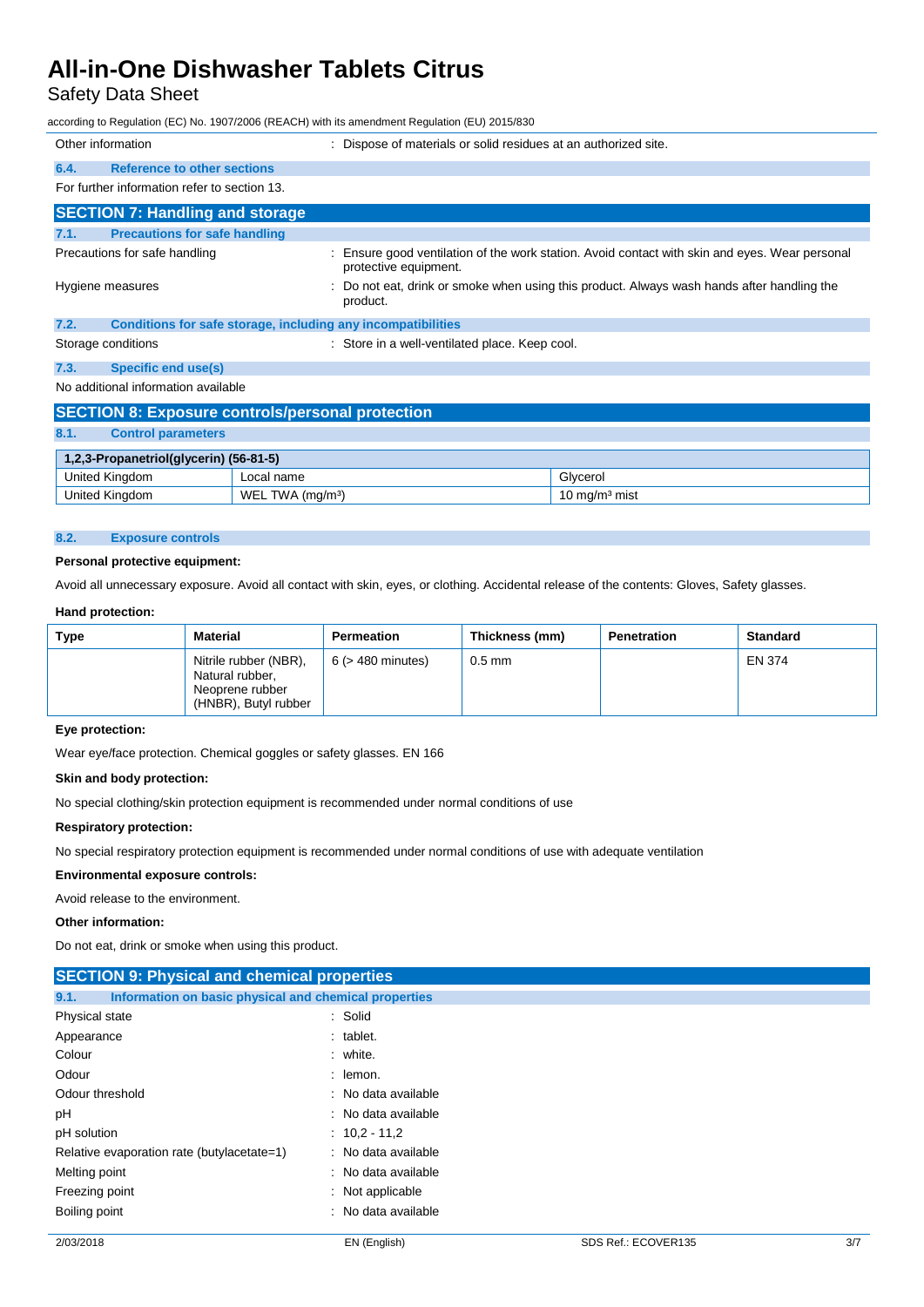## Safety Data Sheet

according to Regulation (EC) No. 1907/2006 (REACH) with its amendment Regulation (EU) 2015/830

| Flash point                                 | : Not applicable                                                                                                            |  |
|---------------------------------------------|-----------------------------------------------------------------------------------------------------------------------------|--|
| Auto-ignition temperature                   | : Not applicable                                                                                                            |  |
| Decomposition temperature                   | : No data available                                                                                                         |  |
| Flammability (solid, gas)                   | : Non flammable.                                                                                                            |  |
| Vapour pressure                             | : No data available                                                                                                         |  |
| Relative vapour density at 20 °C            | : No data available                                                                                                         |  |
| Relative density                            | : Not applicable                                                                                                            |  |
| Solubility                                  | : No data available                                                                                                         |  |
| Log Pow                                     | : No data available                                                                                                         |  |
| Viscosity, kinematic                        | : Not applicable                                                                                                            |  |
| Viscosity, dynamic                          | : No data available                                                                                                         |  |
| <b>Explosive properties</b>                 | No data available                                                                                                           |  |
| Oxidising properties                        | : No data available                                                                                                         |  |
| <b>Explosive limits</b>                     | : Not applicable                                                                                                            |  |
| 9.2.<br><b>Other information</b>            |                                                                                                                             |  |
| VOC content                                 | $: 0.06 \%$                                                                                                                 |  |
| <b>SECTION 10: Stability and reactivity</b> |                                                                                                                             |  |
| <b>Reactivity</b><br>10.1.                  |                                                                                                                             |  |
|                                             | Even when properly stored, the sodium carbonate peroxide will lose his activity. Therefore it is recommended to consume the |  |

product within a year.

### **10.2. Chemical stability**

Stable under normal conditions.

**10.3. Possibility of hazardous reactions**

No dangerous reactions known under normal conditions of use.

#### **10.4. Conditions to avoid**

None under recommended storage and handling conditions (see section 7).

**10.5. Incompatible materials**

Strong bases. Strong acids. Strong oxidizing agents. Strong reducing agents.

**10.6. Hazardous decomposition products**

Under normal conditions of storage and use, hazardous decomposition products should not be produced.

| <b>SECTION 11: Toxicological information</b>  |                                |
|-----------------------------------------------|--------------------------------|
| 11.1.<br>Information on toxicological effects |                                |
| Acute toxicity (oral)                         | Not classified<br>٠.           |
| Acute toxicity (dermal)                       | Not classified                 |
| Acute toxicity (inhalation)                   | Not classified                 |
| Sodium carbonate (497-19-8)                   |                                |
| LD50 oral                                     | 4090 mg/kg bodyweight          |
| LD50 dermal                                   | > 2000 mg/kg bodyweight        |
| LC50 inhalation rat (Dust/Mist - mg/l/4h)     | 2300 mg/l                      |
| Sodium percarbonate (15630-89-4)              |                                |
| LD50 oral                                     | 1034 mg/kg bodyweight          |
| LD50 dermal                                   | > 2000 mg/kg bodyweight        |
| Subtilisin (9014-01-1)                        |                                |
| LD50 oral                                     | 1800 mg/kg bodyweight          |
| Skin corrosion/irritation                     | Not classified                 |
| Serious eye damage/irritation                 | Causes serious eye irritation. |
| Respiratory or skin sensitisation             | Not classified                 |
| Germ cell mutagenicity                        | Not classified                 |
| Carcinogenicity                               | Not classified                 |
| Reproductive toxicity                         | Not classified                 |
| STOT-single exposure                          | Not classified                 |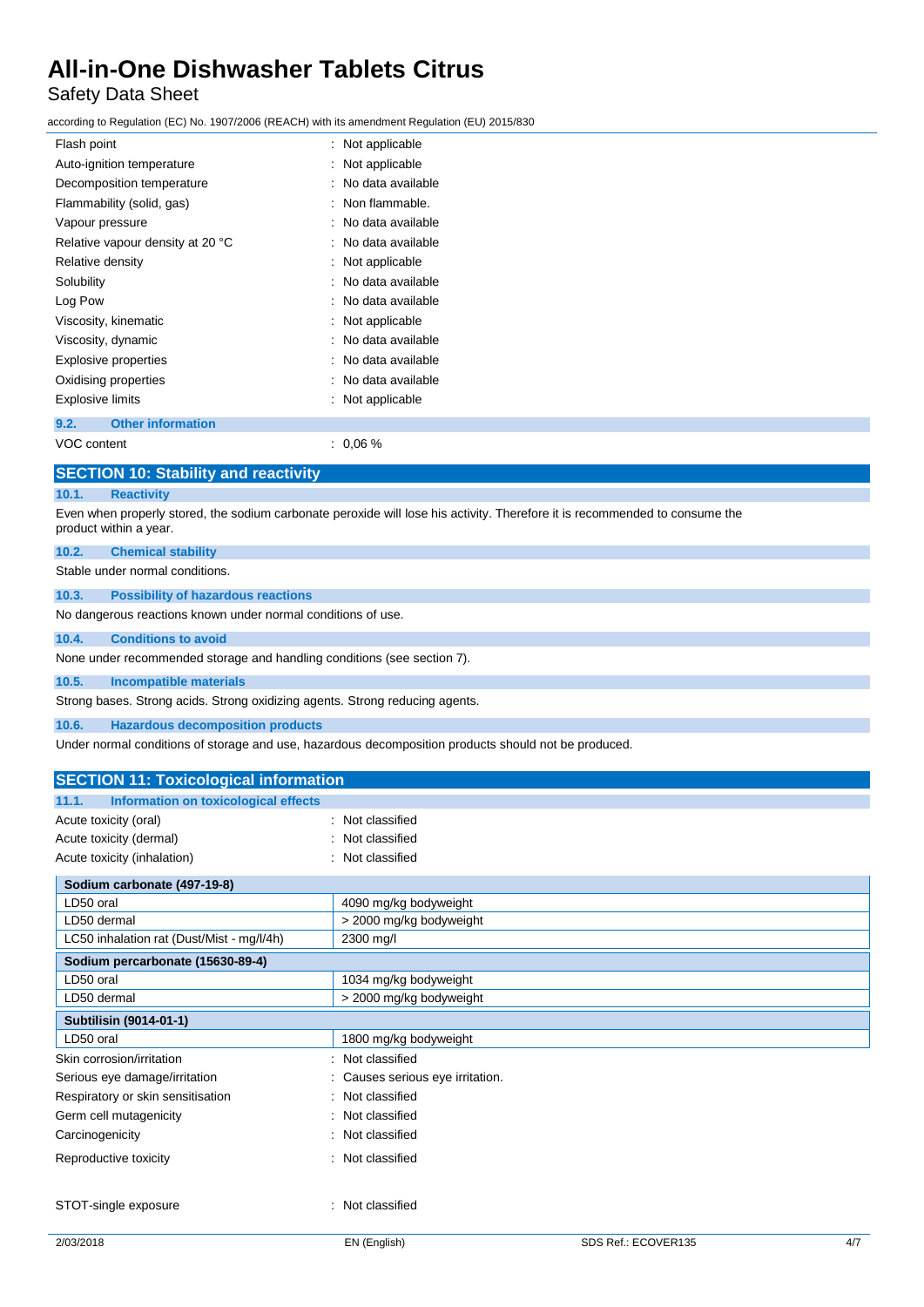Safety Data Sheet

according to Regulation (EC) No. 1907/2006 (REACH) with its amendment Regulation (EU) 2015/830

| STOT-repeated exposure | : Not classified |
|------------------------|------------------|
| Aspiration hazard      | : Not classified |

| <b>SECTION 12: Ecological information</b>          |                                                                                                                                                                                                                                                                                                              |
|----------------------------------------------------|--------------------------------------------------------------------------------------------------------------------------------------------------------------------------------------------------------------------------------------------------------------------------------------------------------------|
| 12.1.<br><b>Toxicity</b>                           |                                                                                                                                                                                                                                                                                                              |
| Ecology - general                                  | The product is not considered harmful to aquatic organisms nor to cause long-term adverse<br>effects in the environment.                                                                                                                                                                                     |
| Acute aquatic toxicity                             | Not classified                                                                                                                                                                                                                                                                                               |
| Chronic aquatic toxicity                           | Not classified                                                                                                                                                                                                                                                                                               |
| Sodium carbonate (497-19-8)                        |                                                                                                                                                                                                                                                                                                              |
| LC50 fish 1                                        | 300 mg/l                                                                                                                                                                                                                                                                                                     |
| EC50 other aquatic organisms 1                     | 265 mg/l waterflea                                                                                                                                                                                                                                                                                           |
| Sodium percarbonate (15630-89-4)                   |                                                                                                                                                                                                                                                                                                              |
| LC50 fish 1                                        | $> 70$ mg/l                                                                                                                                                                                                                                                                                                  |
| EC50 other aquatic organisms 1                     | 4,9 mg/l waterflea                                                                                                                                                                                                                                                                                           |
| Subtilisin (9014-01-1)                             |                                                                                                                                                                                                                                                                                                              |
| LC50 fish 1                                        | 8,2 mg/l                                                                                                                                                                                                                                                                                                     |
| EC50 other aquatic organisms 1                     | 0,868 mg/l waterflea                                                                                                                                                                                                                                                                                         |
| 12.2.<br><b>Persistence and degradability</b>      |                                                                                                                                                                                                                                                                                                              |
| <b>All-in-One Dishwasher Tablets Citrus</b>        |                                                                                                                                                                                                                                                                                                              |
| Persistence and degradability                      | This product doesn't contain any persistent substances. The surface active components used<br>in this product fulfill all of the biodegradability requirements of EC regulation 648/2004<br>(Detergents Regulation)<br>. The surface active components used in this product are anaerobically biodegradable. |
| 12.3.<br><b>Bioaccumulative potential</b>          |                                                                                                                                                                                                                                                                                                              |
| <b>All-in-One Dishwasher Tablets Citrus</b>        |                                                                                                                                                                                                                                                                                                              |
| Bioaccumulative potential                          | This product does not contain any bioaccumulating substances.                                                                                                                                                                                                                                                |
| Sodium carbonate (497-19-8)                        |                                                                                                                                                                                                                                                                                                              |
| Log Pow                                            | -6,19                                                                                                                                                                                                                                                                                                        |
| 12.4.<br><b>Mobility in soil</b>                   |                                                                                                                                                                                                                                                                                                              |
| No additional information available                |                                                                                                                                                                                                                                                                                                              |
| <b>Results of PBT and vPvB assessment</b><br>12.5. |                                                                                                                                                                                                                                                                                                              |
| No additional information available                |                                                                                                                                                                                                                                                                                                              |
| 12.6.<br><b>Other adverse effects</b>              |                                                                                                                                                                                                                                                                                                              |
| No additional information available                |                                                                                                                                                                                                                                                                                                              |
| <b>SECTION 13: Disposal considerations</b>         |                                                                                                                                                                                                                                                                                                              |
| 13.1.<br><b>Waste treatment methods</b>            |                                                                                                                                                                                                                                                                                                              |
| Waste treatment methods                            | Dispose of contents/container in accordance with licensed collector's sorting instructions.                                                                                                                                                                                                                  |
| <b>SECTION 14: Transport information</b>           |                                                                                                                                                                                                                                                                                                              |
| In accordance with ADR / RID / IMDG / IATA / ADN   |                                                                                                                                                                                                                                                                                                              |
| 14.1.<br><b>UN number</b>                          |                                                                                                                                                                                                                                                                                                              |
| UN-No. (ADR)<br>$\ddot{\phantom{a}}$               | Not applicable                                                                                                                                                                                                                                                                                               |
| UN-No. (IMDG)                                      | Not applicable                                                                                                                                                                                                                                                                                               |
| UN-No. (IATA)                                      | Not applicable                                                                                                                                                                                                                                                                                               |
| UN-No. (ADN)                                       | Not applicable                                                                                                                                                                                                                                                                                               |
| UN-No. (RID)                                       | Not applicable                                                                                                                                                                                                                                                                                               |
| 14.2.<br><b>UN proper shipping name</b>            |                                                                                                                                                                                                                                                                                                              |
| Proper Shipping Name (ADR)                         | Not applicable                                                                                                                                                                                                                                                                                               |
| Proper Shipping Name (IMDG)                        | Not applicable                                                                                                                                                                                                                                                                                               |
| Proper Shipping Name (IATA)                        | Not applicable                                                                                                                                                                                                                                                                                               |
| Proper Shipping Name (ADN)                         | Not applicable                                                                                                                                                                                                                                                                                               |
| Proper Shipping Name (RID)                         | Not applicable                                                                                                                                                                                                                                                                                               |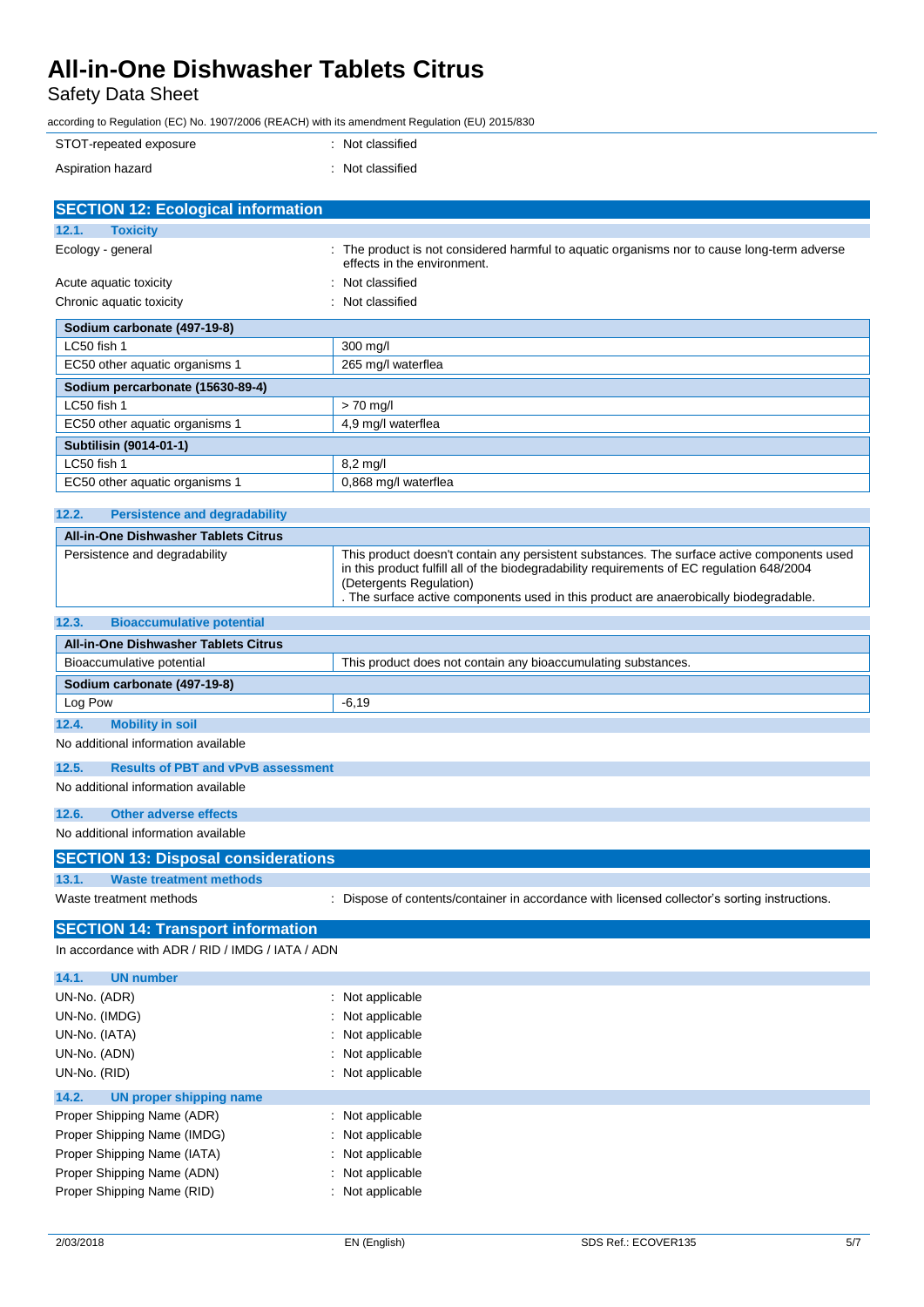Safety Data Sheet

according to Regulation (EC) No. 1907/2006 (REACH) with its amendment Regulation (EU) 2015/830

| loodiang to regulation (EO) No. 1901/2000 (NE/1011) with its amenament regulation (EO) 2019/090 |                                                                                                |       |
|-------------------------------------------------------------------------------------------------|------------------------------------------------------------------------------------------------|-------|
| 14.3.<br><b>Transport hazard class(es)</b>                                                      |                                                                                                |       |
| <b>ADR</b>                                                                                      |                                                                                                |       |
| Transport hazard class(es) (ADR)                                                                | : Not applicable                                                                               |       |
| <b>IMDG</b>                                                                                     |                                                                                                |       |
| Transport hazard class(es) (IMDG)                                                               | : Not applicable                                                                               |       |
|                                                                                                 |                                                                                                |       |
| <b>IATA</b>                                                                                     |                                                                                                |       |
| Transport hazard class(es) (IATA)                                                               | : Not applicable                                                                               |       |
| <b>ADN</b>                                                                                      |                                                                                                |       |
| Transport hazard class(es) (ADN)                                                                | : Not applicable                                                                               |       |
|                                                                                                 |                                                                                                |       |
| <b>RID</b>                                                                                      |                                                                                                |       |
| Transport hazard class(es) (RID)                                                                | : Not applicable                                                                               |       |
| 14.4.<br><b>Packing group</b>                                                                   |                                                                                                |       |
| Packing group (ADR)                                                                             | : Not applicable                                                                               |       |
| Packing group (IMDG)                                                                            | Not applicable                                                                                 |       |
| Packing group (IATA)                                                                            | Not applicable                                                                                 |       |
| Packing group (ADN)<br>Packing group (RID)                                                      | Not applicable<br>: Not applicable                                                             |       |
| <b>Environmental hazards</b><br>14.5.                                                           |                                                                                                |       |
| Dangerous for the environment                                                                   | : No                                                                                           |       |
| Marine pollutant                                                                                | No                                                                                             |       |
| Other information                                                                               | No supplementary information available                                                         |       |
|                                                                                                 |                                                                                                |       |
| 14.6.<br><b>Special precautions for user</b>                                                    |                                                                                                |       |
| - Overland transport                                                                            |                                                                                                |       |
| Not applicable                                                                                  |                                                                                                |       |
| - Transport by sea                                                                              |                                                                                                |       |
| Not applicable                                                                                  |                                                                                                |       |
| - Air transport                                                                                 |                                                                                                |       |
| Not applicable                                                                                  |                                                                                                |       |
| - Inland waterway transport                                                                     |                                                                                                |       |
| Not applicable                                                                                  |                                                                                                |       |
| - Rail transport                                                                                |                                                                                                |       |
| Not applicable                                                                                  |                                                                                                |       |
| 14.7.<br>Transport in bulk according to Annex II of Marpol and the IBC Code                     |                                                                                                |       |
| Not applicable                                                                                  |                                                                                                |       |
| <b>SECTION 15: Regulatory information</b>                                                       |                                                                                                |       |
| 15.1.                                                                                           | Safety, health and environmental regulations/legislation specific for the substance or mixture |       |
| 15.1.1.<br><b>EU-Regulations</b>                                                                |                                                                                                |       |
| Contains no REACH substances with Annex XVII restrictions                                       |                                                                                                |       |
| Contains no substance on the REACH candidate list                                               |                                                                                                |       |
| Contains no REACH Annex XIV substances                                                          |                                                                                                |       |
|                                                                                                 |                                                                                                |       |
| VOC content                                                                                     | $: 0.06 \%$                                                                                    |       |
| Detergent Regulation: Labelling of contents:<br>Component                                       |                                                                                                | $\%$  |
| oxygen-based bleaching agents                                                                   |                                                                                                | 5-15% |

non-ionic surfactants  $\sim$